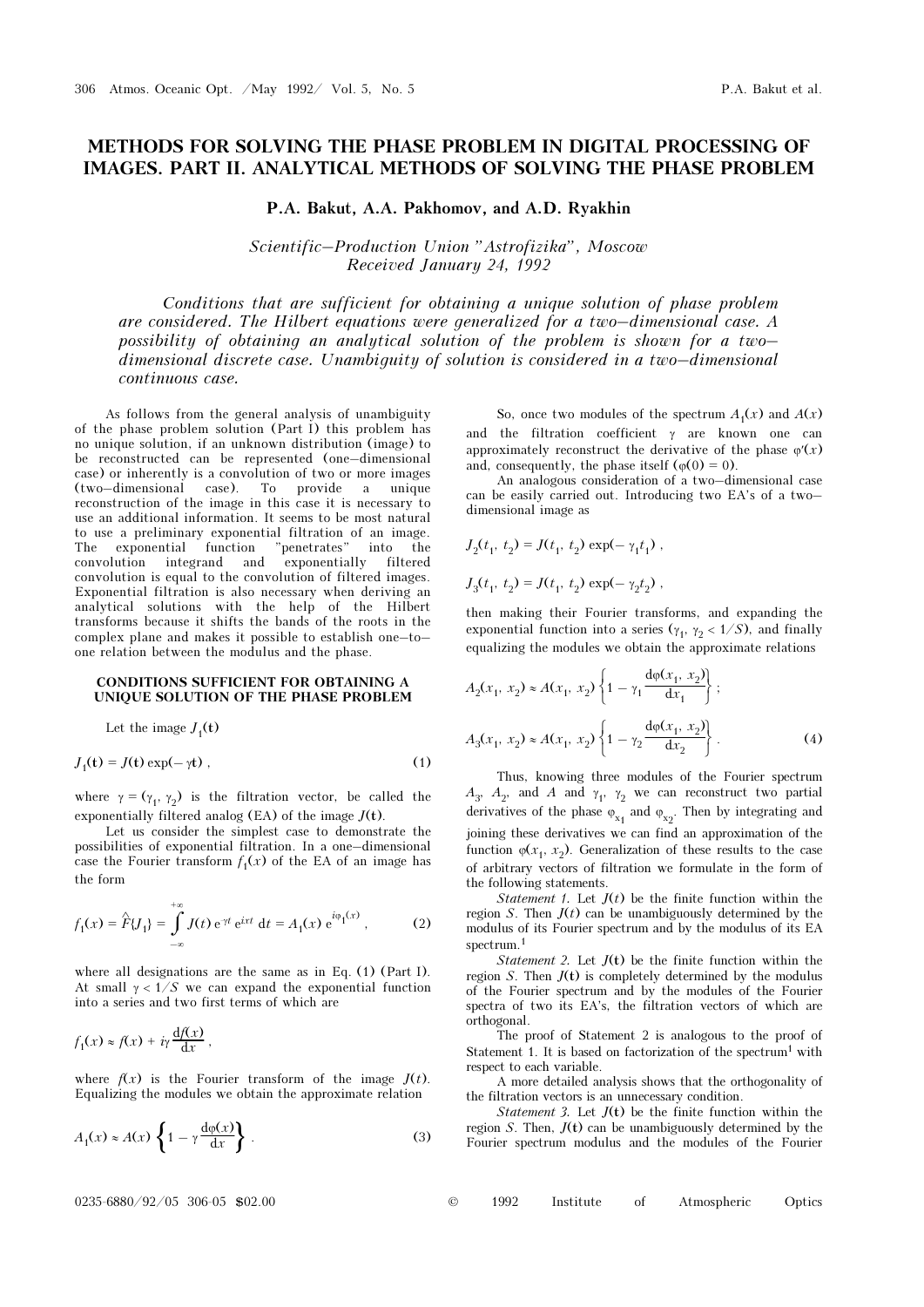spectra of two its EA's the filtration vectors of which are noncollinear.<sup>2</sup>

It should be noted that the term exponential filtration can in fact be omitted, since the definition of the Fourier transform of an EA of image (1) completely coincides with the generalized definition of the Laplace transform  $L(p)$  (see Ref. 3) for  $p = -\gamma + ix$ , with the generalized Fourier transform  $f(w)$  for  $w = x + i\gamma$  (see Part I), and with the definition of the integral exponential function, $4$  as well.

However, many different terms can make a confusion, therefore, below we shall follow the above–introduced terminology.

As shown in Part 1, a two–dimensional discrete case of the phase problem can be reduced to a one–dimensional case with the help of a line–by–line (or column–by–column) elongation of the image. Thus, a filtration of the two– dimensional image with the filtration vector, which is transformed into a quasi–continuous one–dimensional filtration during the elongation process, creates conditions corresponding to Statement 1.

Let us consider a technique of a line–by–line elongation without zeroes for a two–dimensional EA of the image of the following form:  $J_{n_1, n_2} \exp(-\gamma_1 n_1 - \gamma_2 n_2)$ .

Let us now put in correspondence to it a one– dimensional EA of the image  $I_n \exp(-\gamma_0 n)$  according to the rule

$$
J_{n_1, n_2} \exp(-\gamma_1 n_1 - \gamma_2 n_2) = I_n \exp(-\gamma_0 n) \text{ at } n = n_1 + n_2(N_1 + 1).
$$

By equalizing the arguments of the exponential functions and taking into account the elongation rule we find that  $\gamma_1 = \gamma_0, \ \gamma_2 = \gamma_0 (N_1 + 1).$ 

Thus, the vector of a two–dimensional filtration that is being transformed in a quasi–continuous one–dimensional filtration has the form

$$
\gamma = {\gamma_0, (N_1 + 1)\gamma_0} \ . \tag{5}
$$

Statement 4. A two–dimensional discrete image  $J_{n_1, n_2}$  is

completely determined by the modulus of the Fourier spectrum and modulus of the Fourier spectrum of its EA with the specially chosen filtration vector  $\gamma$  of the form (5) ( $\gamma_0$  is an arbitrary vector).

## THE HILBERT EQUATIONS

An analytical relation of the modulus to the phase in a one–dimensional continuous case can be described by the so– called generalized Hilbert transforms, $5$  which can be obtained by applying the Cauchy formula with the integration contour shown in Fig. 1a, to the function  $\ln f(w)/w$ . Since  $f(w)$  can contain zeroes in the upper half-plane,  $\ln f(w)$  is not an analytical function in this case what makes the Cauchy formula inapplicable to it. However,  $f(w)$  can be "corrected" so that its absolute keeps the same everywhere on the real axis  $(w = x)$ , while  $f(w) \neq 0$  at  $y > 0$ , i.e.,

$$
f(w) = f(w) \prod_k \frac{w - w_k^*}{w - w_k},
$$

where  $w_k$  are the roots of the equation  $f(w) = 0$  in the upper half–plane  $(y > 0)$ , while  $f'(w)$  is a new function satisfying the conditions  $|f'(w)| = |f(w)|$ 

$$
\left(\text{because }\left|\frac{x-w_k^*}{x-w_k}\right|=1\right) \text{ and } f'(w)\neq 0 \text{ at } y>0.
$$

As a result we have

–∞

$$
\varphi(x) = -\frac{1}{\pi} v.p. \int_{-\infty}^{+\infty} \frac{\ln A(\xi)}{\xi - x} d\xi - \sum_{k} \arg \frac{x - w_k^*}{x - w_k};
$$
\n
$$
\ln A(x) = \frac{x}{\pi} v.p. \int_{-\infty}^{+\infty} \frac{\varphi(\xi) d\xi}{\xi(\xi - x)} + \frac{x}{\pi} \sum_{k} \arg v.p. \int_{-\infty}^{+\infty} \left(\frac{\xi - w_k^*}{\xi - w_k}\right) \frac{d\xi}{\xi(\xi - x)}.
$$
\n(7)

Equations (6) and (7) were called the generalized Hilbert transforms relating the modulus and phase of the Fourier spectrum of a finite function. Usually, Eq. (6) is called the total phase while the first and the second terms are called the minimum phase and the Blyashke phase, respectively. In this case any of the Blyashke phase components can be changed for the reciprocal one:  $\frac{x - w_k^*}{x - w_k} \to \frac{x - w_k}{x - w_k^*}$  $x - w_k^*$  that corresponds to the transfer of a root from the lower half– plane in the upper one (the spectrum modulus does not change in this case). This results in the total number of solutions of the phase problem to be  $\sim 2^{N-1}$  where N is the



FIG. 1. Integration contour for constructing the Hilbert transforms in the continuous case (a) and in the discrete case (b).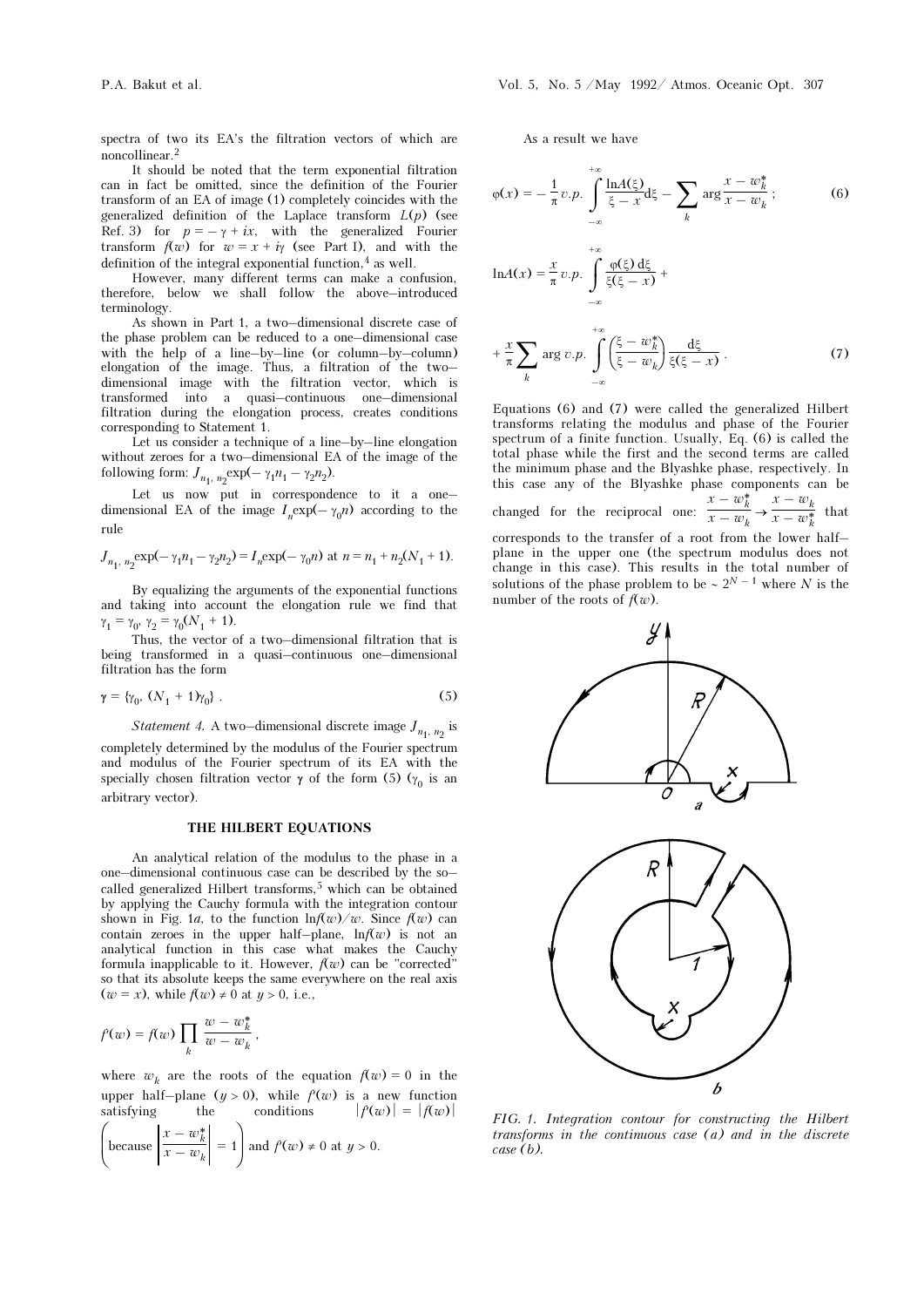An account of the specific properties of a discrete case means a transition to consideration of z transforms of the image. Application of the Cauchy formula to the function  $\ln R_I(z)/z$  under the assumption of the absence of zeroes in the upper half–plane of  $w$ –plane (for the z–plane this means the absence of zeroes at  $|z| \le 1$ , and for the integration contour shown in Fig. 1b, results in  $6$ 

$$
\varphi(x) = -\frac{1}{2\pi} v.p. \int_{-\pi}^{\pi} \ln A(\xi) \cot \frac{\xi - x}{2} d\xi ;
$$
 (8)

$$
\ln A(x) = \frac{1}{2\pi} v.p. \int_{-\pi}^{\pi} \varphi(\xi) \left\{ \cot \frac{\xi - x}{2} - \cot \frac{\xi}{2} \right\} d\xi .
$$
 (9)

The form of the Blyashke–phase analogs in the discrete case is not of interest, since the ambiguity remains, as previously. The relation between the modulus and the phase becomes unique and analytical, provided that all roots of  $f(w)$  are either in one of the half–planes (upper  $y > 0$  or lower  $y < 0$  or on the real axis  $(y = 0)$ .

Analogously, in the discrete case all roots of  $R<sub>I</sub>(z)$ have to be either within the circle  $|z| \leq 1$  or in the region  $|z| \geq 1$ , or exactly on the circle  $|z| = 1$ .

Analysis of the behavior of the roots in the discrete case shows that in the  $w$ -plane the roots are within a band of a finite width comprising the real axis. The proof of this fact results from the following statement.7,8

Statement 5. A finite succession of the form  $\Pi(l) = \sum_{n=0}^{\infty}$ N  $a_n l^n$  is nonzero for  $|l| \leq$  $\left(1 + \frac{\max\limits_{n \geq k+1} |a_n|}{|a_k|}\right)$  $|a_k|$ –1 ,

where  $a_k$  is the first nonvanishing element from  $\{a_n\}$ .

Consequence. For the discrete image  $J_n$  the roots  $\{w_i\}$ of the equation  $f(w) = 0$  are within the band of a finite width parallel to the real x axis. For  $J_0$  and  $J_N \neq 0$  the equation of the band is given by the inequalities

$$
-\beta_0\leq y\leq \alpha_0\ ,\ \forall x;\ \alpha_0=\ln\biggl\{1+\frac{J_{\max}}{J_0}\biggr\}\ ,\ \beta_0=\ln\biggl\{1+\frac{J_{\max}}{J_N}\biggr\}\ .
$$

In the  $z$ -plane the roots

$$
\left(1 + \frac{J_{\max}}{J_0}\right)^{-1} \le |z| \le \left(1 + \frac{J_{\max}}{J_N}\right)
$$

are in the ring comprising the unit circle.

This consequence makes it possible to find an analytical solution of the phase problem through the minimum–phase relations.

Let us consider the EA of the image  $J'_n = J_n \exp(-\alpha_0 n)$ . Then,

$$
f(w) = \sum_{n=0}^{N} J_n e^{-\alpha_0 n} e^{i(x + iy)n} = \sum_{n=0}^{N} J_n e^{-y'n} e^{ixn},
$$

where  $y' = y + \alpha_0$ . In this case for  $f'(w)$  the real axis x "will be lifted upward" by the value  $\alpha_0$  (the roots remain below). This means that for  $y' > 0$   $f'(w) = 0$ , i.e., the relation between the modulus and phase can be described either by Eqs. (8) and (9), or by the first terms of Eqs. (6) and (7).

It is natural that for developing such a solution it is necessary to know an *a priori* unknown coefficient  $\alpha_0$  which, however for the typically low–contrast images  $\left(\frac{J_{\text{max}}}{J_{\text{min}}} \sim 100\right)$  $\frac{max}{J_{min}} \sim 100$ 

can always be taken a little bit greater than its actual value.

Generalization of this result for a two–dimensional case leads to the corresponding generalization of the Hilbert transforms. In a two–dimensional continuous case, first, it is necessary to apply the Cauchy formula, with the integration  $\ln f(w_1, 0)$ 

contour shown in (Fig. 1*a*), to the function 
$$
\frac{w_1}{w_1}
$$
 and

then to 
$$
\frac{\ln f(x_1, w_2)}{w_2}
$$
 or first to  $\frac{\ln f(0, w_2)}{w_2}$  and then to  $\ln f(w_1, x_2)$ .

 $\frac{1}{w_1}$ . For the minimum–phase case we obtain the

following relation between the modulus and phase: +∞

$$
\varphi(x_1, x_2) = -\frac{x_1}{\pi} v \cdot p \cdot \int_{-\infty}^{+\infty} \frac{\ln A(\xi_1, 0) \, d\xi_1}{\xi_1(\xi_1 - x_1)} \frac{x_2}{\pi} v \cdot p \cdot \int_{-\infty}^{+\infty} \frac{\ln A(x_1, x_2) \, d\xi_2}{\xi_2(\xi_2 - x_2)};
$$
\n
$$
+ \infty
$$
\n(10)

$$
\ln A(x_1, x_2) = \frac{x_1}{\pi} v.p. \int_{-\infty}^{\infty} \frac{\varphi(\xi_1, 0) \, d\xi_1}{\xi_1(\xi_1 - x_1)} + \frac{x_2}{\pi} v.p. \int_{-\infty}^{\infty} \frac{\varphi(x_1, \xi_2) \, d\xi_2}{\xi_2(\xi_2 - x_2)},
$$

$$
\varphi(x_1, x_2) = -\frac{x_2}{\pi} \nu \cdot p \cdot \int_{-\infty}^{+\infty} \frac{\ln A(\xi_2, 0) \, d\xi_2}{\xi_2(\xi_2 - x_2)} \frac{x_1}{\pi} \nu \cdot p \cdot \int_{-\infty}^{+\infty} \frac{\ln A(x_1, \xi_2) \, d\xi_1}{\xi_1(\xi_1 - x_1)};
$$

$$
\ln A(x_1, x_2) = \frac{x_2}{\pi} v.p. \int_{-\infty}^{+\infty} \frac{\varphi(0, \xi_2) d\xi_2}{\xi_2(\xi_2 - x_2)} + \frac{x_1}{\pi} v.p. \int_{-\infty}^{+\infty} \frac{\varphi(\xi_1, x_2) d\xi_1}{\xi_1(\xi_1 - x_1)}. (11)
$$

As can be seen from these equations, the two– dimensional Hilbert transforms are, in fact, a succession of the one–dimensional Hilbert transforms and a difference between Eqs. (10) and (11) is reduced to a difference in the order of successive applications of the one–dimensional Hilbert transforms. Since the finite value of the phase or modulus is independent of the path, the right sides of Eqs. (10) and (11) are equal to each other under the minimum–phase conditions.

The discrete two–dimensional Hilbert transforms are derived for the minimum–phase case analogously by applying the Cauchy formula with the integration contour shown in (Fig. 1b) first to  $\ln \frac{R_j(z_1, 1)}{z_1}$  $\frac{z_1, 1}{z_1}$  and then to  $\ln \frac{R_f(e^{iz_1}, z_2)}{z_2}$  $\frac{z}{z_2}$  or vice versa.

Discrete analog for Eq. (10) can be given in the following form:

$$
\varphi(x_1, x_2) = -\frac{1}{2\pi} v.p. \int_{-\pi}^{\pi} \ln A(\xi, 0) \left\{ \cot \frac{\xi_1 - x_1}{2} - \cot \frac{\xi_1}{2} \right\} d\xi_1 - \frac{1}{2\pi} v.p. \int_{-\pi}^{\pi} \ln A(x_1, \xi_2) \left\{ \cot \frac{\xi_2 - x_2}{2} - \cot \frac{\xi_2}{2} \right\} d\xi_2 ; \quad (12)
$$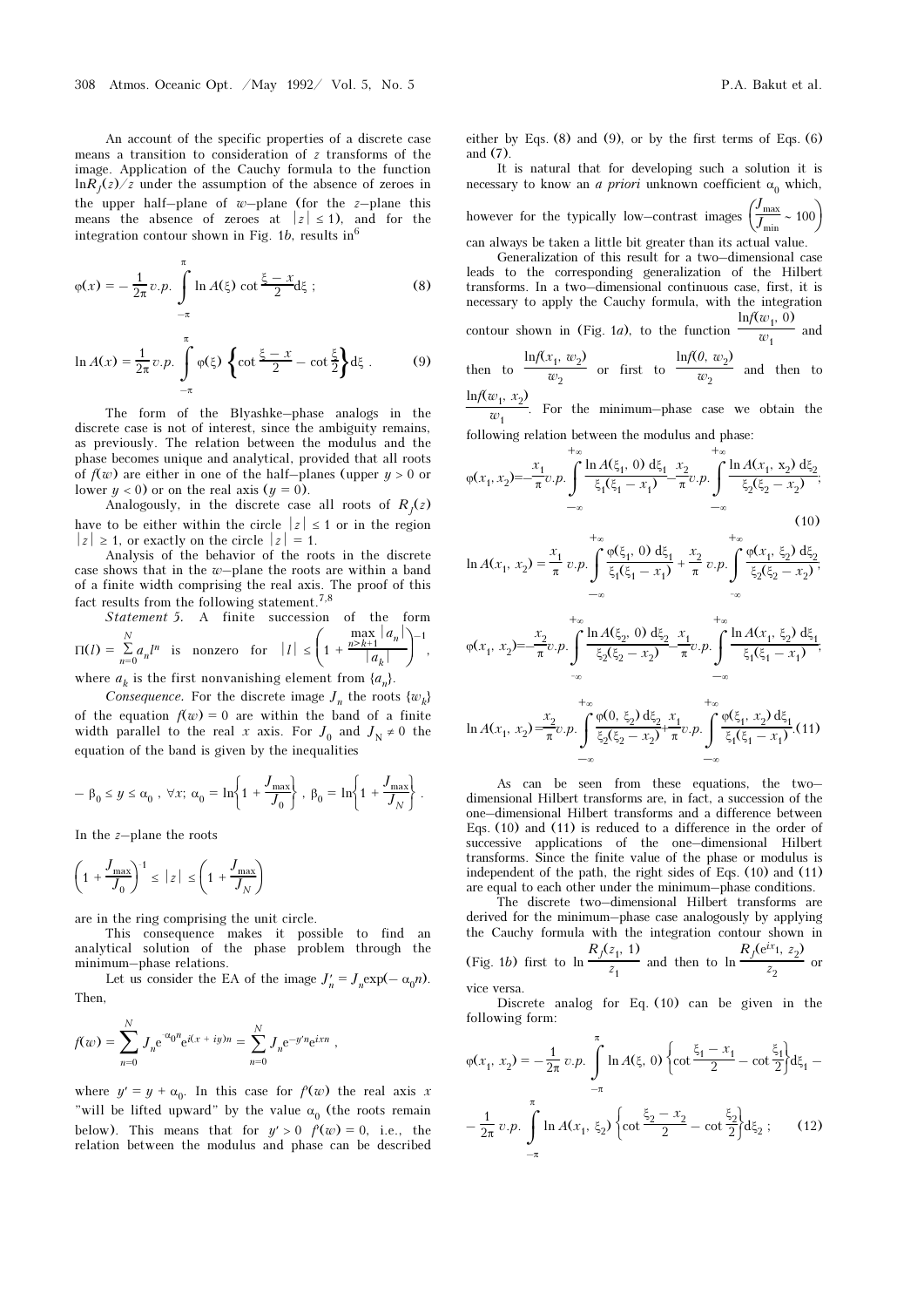$$
\ln A(x_1, x_2) = \frac{1}{2\pi} v.p. \int_{-\pi}^{\pi} \varphi(\xi_1, 0) \left\{ \cot \frac{\xi_1 - x_1}{2} - \cot \frac{\xi_1}{2} \right\} d\xi_1 + \frac{1}{2\pi} v.p. \int_{-\pi}^{\pi} \varphi(x_1, \xi_2) \left\{ \cot \frac{\xi_2 - x_2}{2} - \cot \frac{\xi_2}{2} \right\} d\xi_2.
$$

Let us now try to select the finite values of the filtration coefficients ( $\gamma_1$ ,  $\gamma_2$ ) of an EA of the image

$$
J'_{n_1, n_2} = J_{n_1, n_2} \exp(-\gamma_1 n_1 - \gamma_2 n_2) ,
$$

so that the minimum–phase conditions be simultaneously fulfilled in a two–dimensional case  $f(w_1, 0) \neq 0$  and  $f(x_1, w_2) \neq 0$   $(R_j(z_1, 1) \neq 0, R_j(e^{ix_1}, z_2) \neq 0)$ , i.e., let us transfer Statement 5 and its consequence to the two– dimensional case. Detailed theoretical analysis of the conditions of compatibility of the system of inequalities results in the inequality

$$
\hat{n}_1 \hat{n}_2 \ln B_1 \ln B_2 \le 1 \tag{13}
$$

where

$$
B_1=\max\limits_{n_2,~n_1\geq 0}\{J_{n_1,~n_2}\}/J_{0,~n_2}
$$
 ,  $B_2=\max\limits_{n_2,~n_1\geq 0}\{J_{n_1,~n_2}\}/J_{n_1,~0}^{\wedge}$  , and

 $J_{0, n}^{\wedge}$  $\int_{n_1, 0}^{\wedge}$  are either the first nonzero values, or the maximum elements of the image in its first column and the first row, respectively,  $\hat{n}_1$  and  $\hat{n}_2$  are the coordinates of these elements. Inequality (13) is absolutely true in the following particular cases:

1.  $\hat{n}_1 = 0$  (hence,  $\hat{n}_2 = 0$ ) and vice versa.

The image has a corner point  $J_{0, 0} \neq 0$ . A linear change of variables the cases  $J_{0, N_2} \neq 0$ ,  $J_{N_1, 0} \neq 0$  or  $J_{N_1, N_2} \neq 0$  are also reduced to this condition. The filtration coefficients are found from the condition

$$
\gamma_1 \ge \ln\left\{1 + \max_{n_2, n_1 \ge 0} (J_{n_1, n_2}) / J_{0, 0}\right\},\,
$$
  

$$
\gamma_2 \ge \ln\left\{1 + \max_{n_1, n_2 \ge 0} (J_{n_1, n_2}) / J_{0, 0}\right\}.
$$

2. Either  $B_1 < 1$  or  $B_2 < 0$  but not simultaneously.

This corresponds to the presence of a bright point on the image edge or to the case is which the energy is concentrated on the image edges.

3.  $B_1 \approx B_2 \approx 1$ . This condition is fulfilled for images with a very low contrast, or with a constant intensity.

Thus, in contrast to the one–dimensional case in the discrete two–dimensional case we cannot use directly the two–dimensional Hilbert transforms in combination with the exponential filtration, what makes us to reduce first the two–dimensional case to the one–dimensional case. By combining Statements 4 and 5 we obtain for  $\gamma_0$  from Statement 4 the inequality

$$
\gamma_0 \ge \ln \left\{ 1 + \frac{\max\limits_{n_1, n_2 > 0} (J_{n_1, n_2})}{J_{n_1, 0}^{\wedge}} \right\},
$$
\n(14)

where  $J_{n_1,0}$  is the first nonzero element in the zeroth row of the image.

*Statement 6.* Let  $J(n)exp(-\gamma n)$  be the EA of a discrete image. Here  $\gamma$  is found from Eq. (3) and  $\gamma_0$  statisfies condition (14). Then, the modulus and phase of the Fourier spectrum of a row–by–row elongated one–dimensional analog of this image are unambiguously related by Eqs. (8) and (9).

If not only the direction but also the value of the filtration vector  $\gamma$  is chosen specifically one can construct the exact analytical solution of the phase problem in a two–dimensional case by using the method of reduction of a two–dimensional discrete case to a one–dimensional case.

Let us consider some practical aspects of this solution.

A one–dimensional analog of an EA of a two– dimensional image has the form  $I_n \exp(-\gamma_0 n)$ ,  $n = n_1 + n_2(N_1 + 1)$ . By substituting the value  $\gamma_0$  from Eq. (14) in this relation and assuming that, for example,  $J_{\mathrm{max}}$  $J_{\text{min}} \sim 100$  we obtain  $\gamma_0 \sim 10$ . If the image arrays are of  $64 \times 64$  dimensionality, then the final value  $n = 4096$  and the last element of the EA of the image has the form  $I_{4096} \times 100^{-7}$ <sup>4096</sup>, meanwhile the accuracy limits of the modern computers are of  $10^{70}-10^{300}$ . Consequently, this method has a limited application only to small–dimensional images which

approximately involve  $10 \times 10$  resolved elements. The above–generalized two–dimensional Hilbert transforms make it possible to consider theoretically the question on unambiguity of the phase problem in a two– dimensional continuous case. Below this question is considered in more detail.

### QUALITATIVE ANALYSIS OF THE UNAMBIGUITY IN A TWO–DIMENSIONAL CONTINUOUS CASE

If one refuses from the minimum–phase limitations the first relations in Eqs. (10) and (11) take the form

$$
\varphi(x_1, x_2) = \varphi_{\min}(x_1, 0) - \arg \sum_{k} \frac{x_1 - w_{1k}^*}{x_1 - w_{1k}} +
$$
  
+ 
$$
\varphi(\hat{x}_1, x_2) - \arg \sum_{l} \frac{x_2 - w_{2l}^*(\hat{x}_1)}{x_2 - w_{2l}(\hat{x}_1)}
$$
  

$$
\varphi(x_1, x_2) = \varphi_{\min}(0, x_2) - \arg \sum_{k} \frac{x_2 - w_{2m}^*}{x_2 - w_{2m}} +
$$
 (15)

$$
\varphi(x_1, x_2) = \varphi_{\min}(0, x_2) - \arg \sum_{m} \frac{1}{x_2 - w_{2m}} +
$$

$$
+ \varphi_{\min}(x_1, \hat{x}_2) - \arg \sum_{n} \frac{x_1 - w_{1n}^*(\hat{x}_2)}{x_1 - w_{1n}(\hat{x}_2)},
$$
(16)

where  $\{w_{1k}\}, \ \{w_{2l}(\hat{x}_1)\}, \ \{w_{2m}\}, \ \{w_{1m}(\hat{x}_2)\}\$  are the roots of equations  $f(w_1, 0) = 0$ ,  $f(\hat{x}_1, w_2) = 0$ ,  $f(0, w_2) = 0$ ,  $f(w_1, \hat{x}_2) = 0$ , respectively, and designation  $\hat{x}$  $i_i$ , signifies that the corresponding variable is fixed.

As has already been mentioned the final value of the phase must not depend on the path being calculated along and Eq. (15) is equal to Eq. (16) (the so–called closure condition).